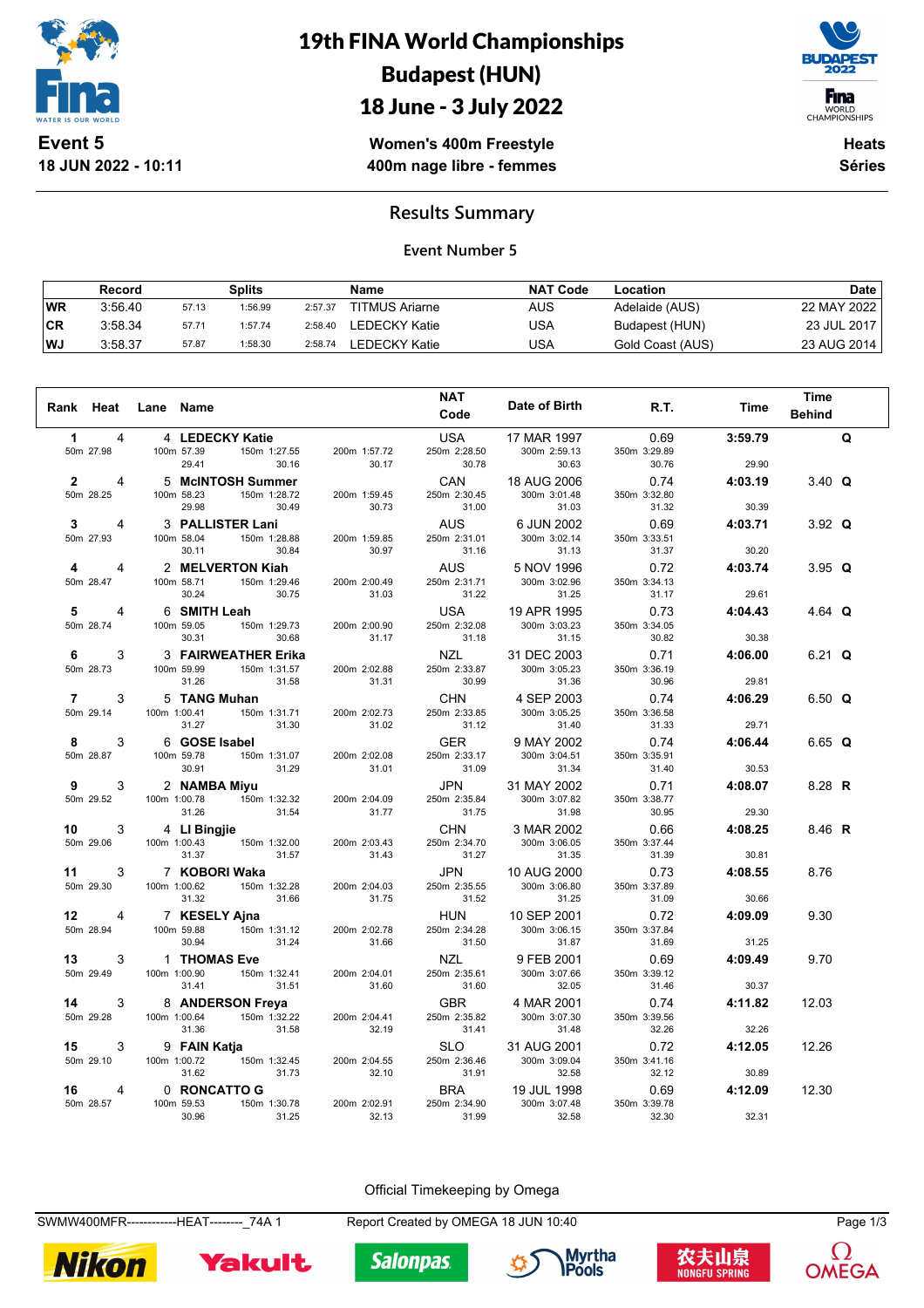

**18 JUN 2022 - 10:11**

19th FINA World Championships Budapest (HUN)

# 18 June - 3 July 2022



**Women's 400m Freestyle 400m nage libre - femmes**

**Heats Séries**

### **Results Summary**

**Event Number 5**

|                 |                |                                |                            |                       | <b>NAT</b>                 |                       |                       |            | <b>Time</b>   |
|-----------------|----------------|--------------------------------|----------------------------|-----------------------|----------------------------|-----------------------|-----------------------|------------|---------------|
| Rank Heat       |                | Lane Name                      |                            |                       | Code                       | Date of Birth         | R.T.                  | Time       | <b>Behind</b> |
| 17              | 4              |                                | 8 KAHLER Marlene           |                       | AUT                        | 15 MAY 2001           | 0.76                  | 4:12.55    | 12.76         |
| 50m 28.97       |                | 100m 1:00.09                   | 150m 1:31.50               | 200m 2:03.22          | 250m 2:34.94               | 300m 3:07.12          | 350m 3:39.81          |            |               |
|                 |                | 31.12                          | 31.41                      | 31.72                 | 31.72                      | 32.18                 | 32.69                 | 32.74      |               |
| 18              | 3              |                                | 0 COLBERT Freya Constance  |                       | <b>GBR</b>                 | 8 MAR 2004            | 0.70                  | 4:12.82    | 13.03         |
| 50m 29.64       |                | 100m 1:01.23                   | 150m 1:33.02               | 200m 2:04.81          | 250m 2:36.62               | 300m 3:08.62          | 350m 3:40.71          |            |               |
|                 |                | 31.59                          | 31.79                      | 31.79                 | 31.81                      | 32.00                 | 32.09                 | 32.11      |               |
| 19              | $\overline{2}$ | 4 HAN Dakyung                  |                            |                       | <b>KOR</b>                 | 31 JAN 2000           | 0.72                  | 4:13.29    | 13.50         |
| 50m 28.72       |                | 100m 59.92                     | 150m 1:32.15               | 200m 2:04.85          | 250m 2:37.56               | 300m 3:10.21          | 350m 3:42.24          |            |               |
|                 |                | 31.20                          | 32.23                      | 32.70                 | 32.71                      | 32.65                 | 32.03                 | 31.05      |               |
| 20              | 4              |                                | 9 DUMONT Valentine         |                       | <b>BEL</b>                 | 2 JUL 2000            | 0.70                  | 4:13.33    | 13.54         |
| 50m 28.93       |                | 100m 1:00.08                   | 150m 1:31.95               | 200m 2:04.03          | 250m 2:36.10               | 300m 3:08.43          | 350m 3:41.22          |            |               |
|                 |                | 31.15                          | 31.87                      | 32.08                 | 32.07                      | 32.33                 | 32.79                 | 32.11      |               |
| 21              | $\overline{2}$ | 5 BACH Helena                  |                            |                       | <b>DEN</b>                 | 12 JUN 2000           | 0.84                  | 4:13.36    | 13.57         |
| 50m 29.36       |                | 100m 1:00.70<br>31.34          | 150m 1:32.75<br>32.05      | 200m 2:04.52<br>31.77 | 250m 2:36.34<br>31.82      | 300m 3:08.78<br>32.44 | 350m 3:41.53<br>32.75 | 31.83      |               |
|                 |                |                                |                            |                       |                            |                       |                       |            |               |
| 22<br>50m 28.94 | 4              | 1 FABIAN Bettina<br>100m 59.46 |                            |                       | <b>HUN</b><br>250m 2:35.19 | 13 DEC 2004           | 0.84                  | 4:14.06    | 14.27         |
|                 |                | 30.52                          | 150m 1:30.72<br>31.26      | 200m 2:02.86<br>32.14 | 32.33                      | 300m 3:08.09<br>32.90 | 350m 3:41.36<br>33.27 | 32.70      |               |
| 23              | 2              |                                | 6 GAN Ching Hwee           |                       | SGP                        | 22 JUL 2003           | 0.66                  | 4:15.19    | 15.40         |
| 50m 29.41       |                | 100m 1:00.87                   | 150m 1:32.93               | 200m 2:05.34          | 250m 2:37.62               | 300m 3:10.43          | 350m 3:43.06          |            |               |
|                 |                | 31.46                          | 32.06                      | 32.41                 | 32.28                      | 32.81                 | 32.63                 | 32.13      |               |
| 24              | 2              |                                | 3 OTERO FERNANDEZ Paula    |                       | <b>ESP</b>                 | 30 MAR 2004           | 0.74                  | 4:18.90    | 19.11         |
| 50m 29.63       |                | 100m 1:01.90                   | 150m 1:34.33               | 200m 2:06.89          | 250m 2:39.80               | 300m 3:12.91          | 350m 3:46.49          |            |               |
|                 |                | 32.27                          | 32.43                      | 32.56                 | 32.91                      | 33.11                 | 33.58                 | 32.41      |               |
| 25              | 2              |                                | 2 ANGELOVA Zhanet Yavorova |                       | <b>BUL</b>                 | 13 NOV 2004           | 0.76                  | 4:20.55    | 20.76         |
| 50m 30.66       |                | 100m 1:03.19                   | 150m 1:36.06               | 200m 2:09.33          | 250m 2:42.48               | 300m 3:15.69          | 350m 3:48.83          |            |               |
|                 |                | 32.53                          | 32.87                      | 33.27                 | 33.15                      | 33.21                 | 33.14                 | 31.72      |               |
| 26              | 2              |                                | 7 KWANMUANG Kamonchanok    |                       | <b>THA</b>                 | 4 MAR 2005            | 0.74                  | 4:27.01    | 27.22         |
| 50m 30.28       |                | 100m 1:03.00                   | 150m 1:36.60               | 200m 2:10.60          | 250m 2:44.96               | 300m 3:19.17          | 350m 3:53.42          |            |               |
|                 |                | 32.72                          | 33.60                      | 34.00                 | 34.36                      | 34.21                 | 34.25                 | 33.59      |               |
| 27              | $\overline{2}$ | 1 VO Thi My Tien               |                            |                       | <b>VIE</b>                 | 29 OCT 2005           | 0.78                  | 4:28.99    | 29.20         |
| 50m 30.80       |                | 100m 1:03.98                   | 150m 1:37.41               | 200m 2:11.27          | 250m 2:45.74               | 300m 3:19.99          | 350m 3:54.66          |            |               |
|                 |                | 33.18                          | 33.43                      | 33.86                 | 34.47                      | 34.25                 | 34.67                 | 34.33      |               |
| 28              | $\overline{2}$ |                                | 8 BOULAKBECH Jamila        |                       | <b>TUN</b>                 | 19 DEC 2006           | 0.82                  | 4:32.54    | 32.75         |
| 50m 30.98       |                | 100m 1:04.53<br>33.55          | 150m 1:38.60<br>34.07      | 200m 2:13.31<br>34.71 | 250m 2:48.02<br>34.71      | 300m 3:23.48<br>35.46 | 350m 3:58.54          | 34.00      |               |
|                 |                |                                |                            |                       |                            |                       | 35.06                 |            |               |
| 29              | 2              | 100m 1:03.36                   | 9 KUIPERS Natalia Jean     |                       | <b>ISV</b>                 | 13 JUN 2002           | 0.75                  | 4:33.54    | 33.75         |
| 50m 30.42       |                | 32.94                          | 150m 1:37.61<br>34.25      | 200m 2:12.42<br>34.81 | 250m 2:47.52<br>35.10      | 300m 3:23.07<br>35.55 | 350m 3:58.48<br>35.41 | 35.06      |               |
| 30              | $\mathbf{1}$   | 4 NABI Jehanara                |                            |                       | <b>PAK</b>                 | 14 JUL 2004           | 0.72                  | 4:37.93    | 38.14         |
| 50m 30.72       |                | 100m 1:05.47                   | 150m 1:40.26               | 200m 2:15.66          | 250m 2:51.18               | 300m 3:27.01          | 350m 4:02.96          |            |               |
|                 |                | 34.75                          | 34.79                      | 35.40                 | 35.52                      | 35.83                 | 35.95                 | 34.97      |               |
| 31              | $\mathbf{1}$   |                                | 2 MITCHELL Bianca          |                       | ANT                        | 24 JUL 2001           | 0.76                  | 4:45.89    | 46.10         |
| 50m 32.52       |                | 100m 1:07.68                   | 150m 1:43.84               | 200m 2:20.14          | 250m 2:57.06               | 300m 3:33.76          | 350m 4:10.85          |            |               |
|                 |                | 35.16                          | 36.16                      | 36.30                 | 36.92                      | 36.70                 | 37.09                 | 35.04      |               |
| 32              | $1 \quad \Box$ |                                | 5 SOUKUP Therese           |                       | SEY                        | 8 JUL 2003            | 0.67                  | 4:46.09    | 46.30         |
| 50m 32.73       |                | 100m 1:08.72                   | 150m 1:45.47               | 200m 2:21.60          | 250m 2:57.90               | 300m 3:34.57          | 350m 4:11.08          |            |               |
|                 |                | 35.99                          | 36.75                      | 36.13                 | 36.30                      | 36.67                 | 36.51                 | 35.01      |               |
| $33 \t 1$       |                | 3 LONT Arianna                 |                            |                       | MAA                        | 1 OCT 2006            | 0.74                  | 5:19.07    | 1:19.28       |
| 50m 33.25       |                | 100m 1:10.03                   | 150m 1:50.06               | 200m 2:31.79          | 250m 3:13.98               | 300m 3:55.41          | 350m 4:37.43          |            |               |
|                 |                | 36.78                          | 40.03                      | 41.73                 | 42.19                      | 41.43                 | 42.02                 | 41.64      |               |
| 34              | $\overline{1}$ |                                | 6 SANTOS Keana             |                       | GUM                        | 17 AUG 2007           | 0.79                  | 5:28.52    | 1:28.73       |
| 50m 32.96       |                | 100m 1:11.24                   | 150m 1:51.95               | 200m 2:34.67          | 250m 3:18.25               | 300m 4:02.25          | 350m 4:46.18          |            |               |
|                 |                | 38.28                          | 40.71                      | 42.72                 | 43.58                      | 44.00                 | 43.93                 | 42.34      |               |
|                 | 2              | 0 TE FLAN Talita               |                            |                       | <b>CIV</b>                 | 2 JUN 1995            |                       | <b>DNS</b> |               |

Official Timekeeping by Omega

SWMW400MFR-------------HEAT--------\_74A 1 Report Created by OMEGA 18 JUN 10:40 Page 2/3